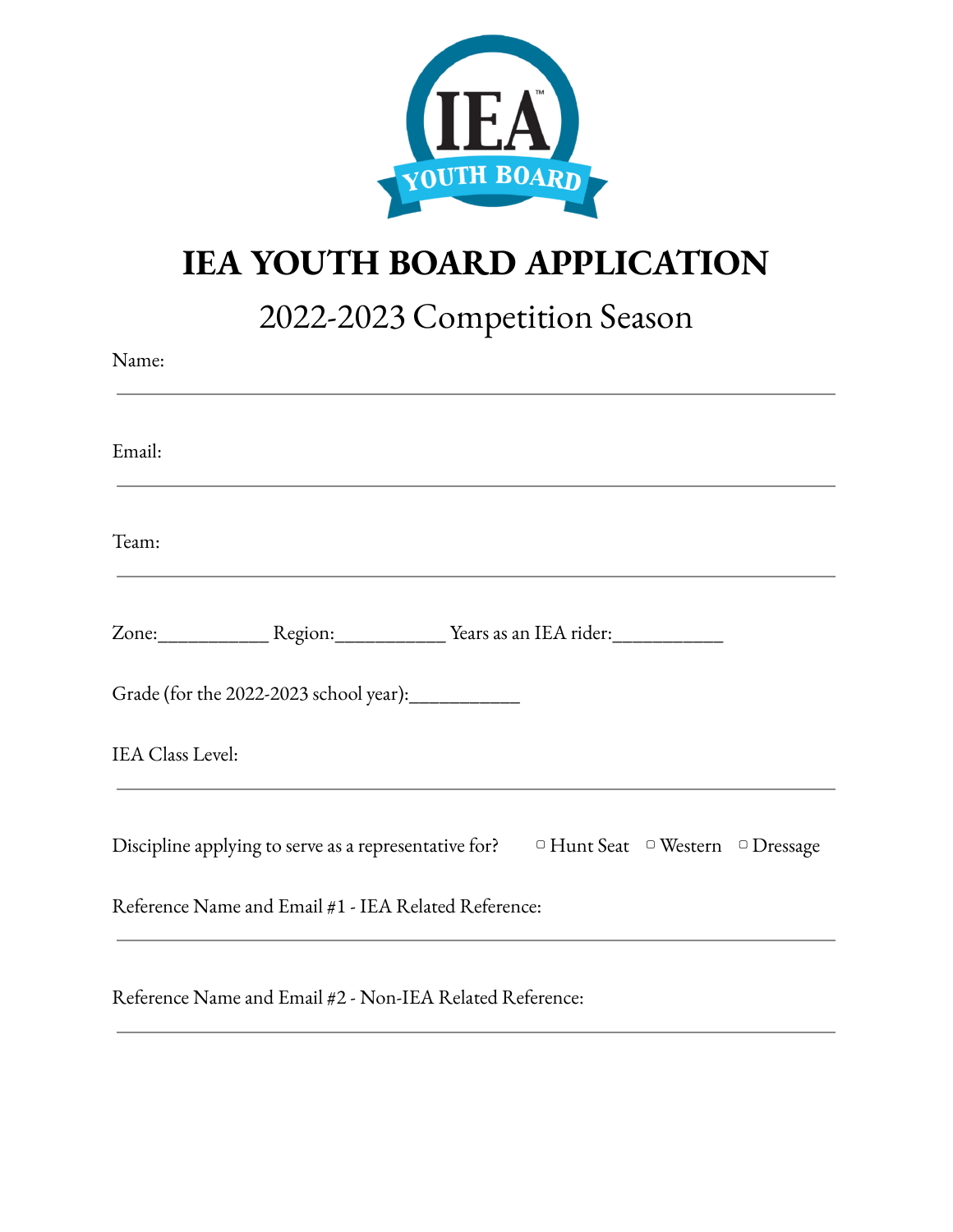

Short Answer Questions (Please limit to 600 characters or less per question):

- 1. Why do you want to join the Youth Board?
- 2. What type of experience do you possess that qualifies you for a position on the Youth Board?
- 3. What are your outside time commitments (school sports, FFA, etc.)? \*Youth Board Members are required to meet at least once a month on a Zoom call. Youth Board is expected to be a priority for all applicants.\*
- 4. What is a cause or organization that you are passionate about and how could you foresee the Youth Board being able to contribute to it?
- 5. What is a "big picture" goal you would like to accomplish on the Youth Board?